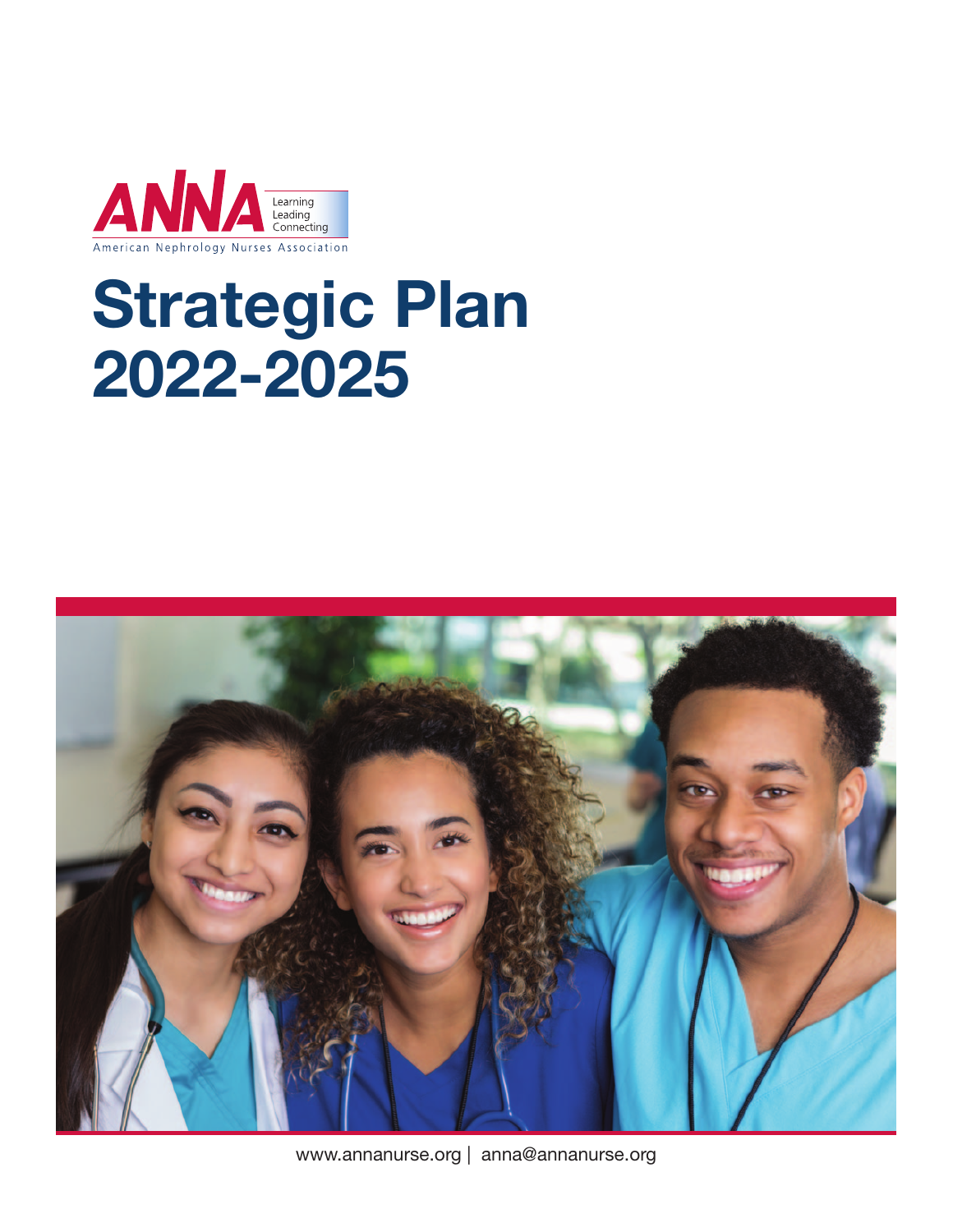#### **➤ Mission**

To improve members' lives through education, advocacy, networking, and science.

#### **➤ Values**

- Nephrology nurses have an opportunity and responsibility to enhance the quality of care delivered to people with kidney disease.
- As an organization, we have the responsibility to provide sound educational programs necessary to develop, maintain, and augment competence in practice. As individual practitioners, we have the responsibility to continue to deepen our knowledge, sharpen our skills, and develop our competencies.
- ANNA must support research to develop evidence-based practice as well as to advance nursing science. As individual members, we must support, participate in, and apply evidence-based research that advances our own skills as well as nursing science.
- ANNA must support and engage in collaboration that results in higher quality patient care and more cost-effective healthcare delivery.
- ANNA benefits as an organization and as individuals when we embrace and nurture diversity in all its dimensions.
- Nurses must be respected in the workplace, and ways of demonstrating this respect are to support them in their professional growth and employ them at their highest level of education and training.
- ANNA must provide nurses with leadership opportunities, and nurses need to seize opportunities to develop and polish their leadership skills.
- ANNA benefits intellectually and spiritually when we socialize together.

## **➤ Focus Areas**

- Infrastructure
- Our People
- Brand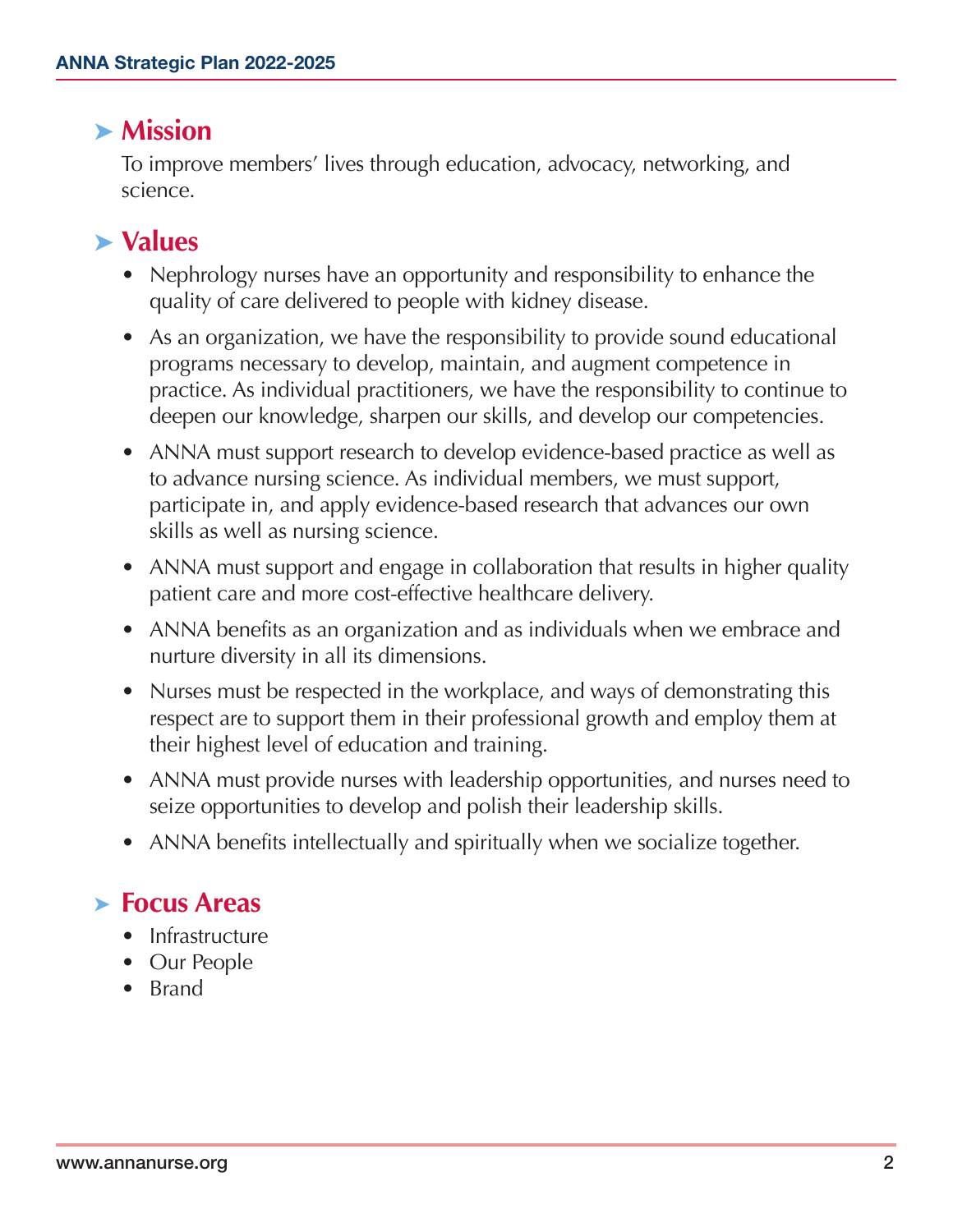#### **#1 – Focus Area: Infrastructure**



#### **Goal Statement**

Over the next 36 months, ANNA will reinvest in the infrastructure of the organization by improving its technology, systems, and processes while also evaluating and investing in our people including staff, leadership, and additional stakeholders.

#### **Supporting Statement**

To fully serve our members and to prepare for an ever-changing landscape within our specialty, ANNA will focus on reinvesting in and redesigning our foundation to be more innovative, inclusive, and accessible.

## **Strategies**

- Evaluate the current state of operations including processes, staffing, and systems through an organizational assessment.
- Assess our current offerings and efforts to ensure relevance to our audience.
- Assess our current governance model, including the volunteer leadership and membership models, to ensure it meets the needs of the current landscape.
- Create a new organizational infrastructure and system to support a potentially different model for ANNA.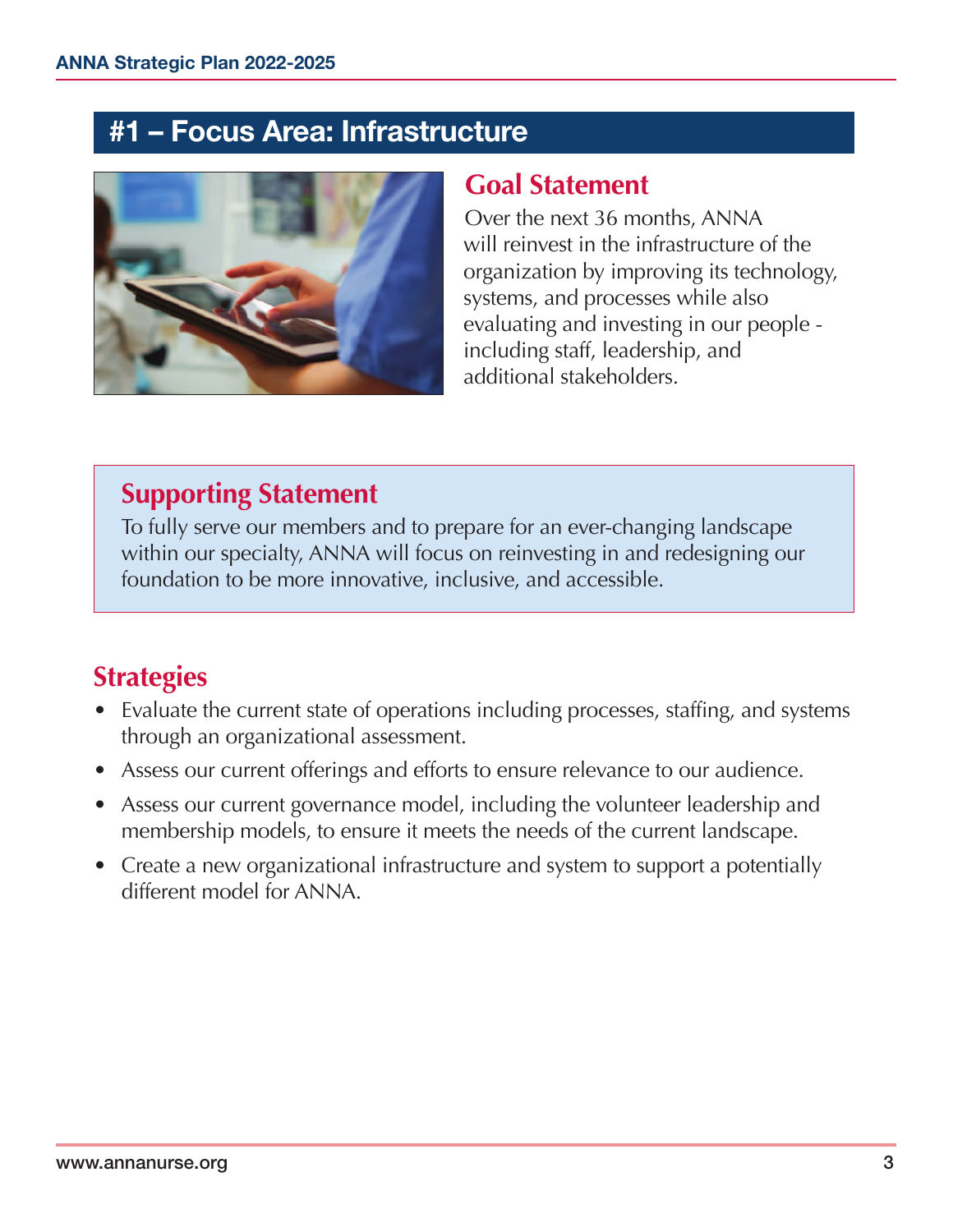## **#2 – Focus Area: Our People**



#### **Goal Statement**

Improve the experience for all stakeholders through a better understanding of our membership, enhancing the diversity within the association and adopting a holistic approach to individual and professional development.

## **Supporting Statement**

Our stakeholders are the future of the association, and we are dedicated to supporting our network by providing access to educational resources, engagement opportunities, and ongoing professional support.

# **Strategies**

- Map the current member experience (new, existing, and future) to identify opportunities for innovation and improvement.
- Expand our membership by first understanding our key demographics and then addressing our needs across multiple areas based on that understanding.
- Audit our membership data to create no less than five member personas, which will drive our communication, engagement, and recruitment efforts.
- Develop annual retention and recruitment campaigns / template reflective of today's post-pandemic landscape.
- Establish a grassroots marketing campaign to create a bottom up, groundswell approach to raising awareness of our community.